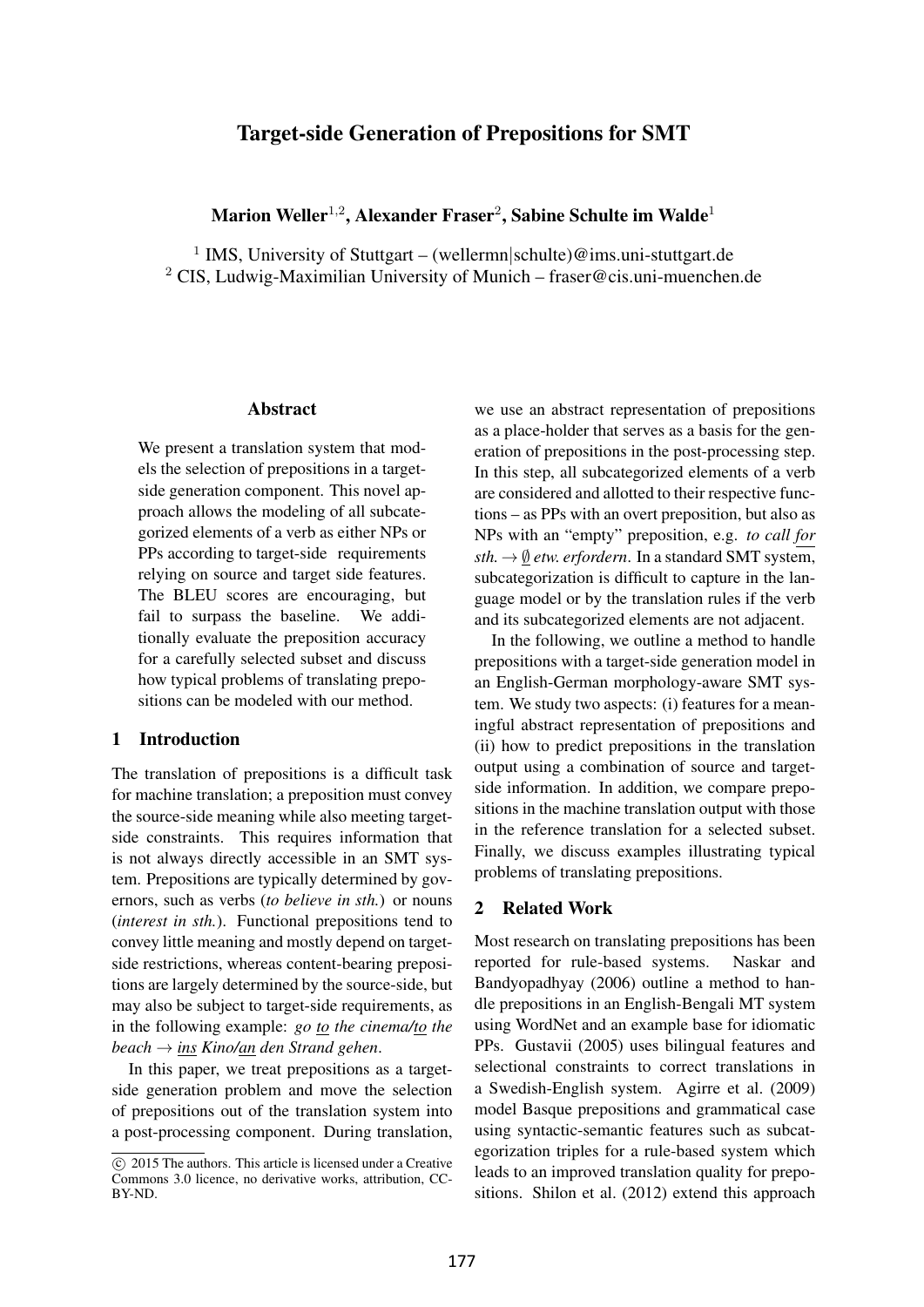| input                   | lemmatized SMT output                    | prep             | morph. feat.   | inflected     | gloss        |
|-------------------------|------------------------------------------|------------------|----------------|---------------|--------------|
| Ø                       | PREP                                     | $\emptyset$ -Acc |                |               |              |
| what                    | welch <pwat></pwat>                      | Acc              | Acc.Fem.Sg.Wk  | welche        | which        |
| role                    | Rolle<+NN> <fem><sq></sq></fem>          | Acc              | Acc.Fem.Sg.Wk  | Rolle         | role         |
| $\longrightarrow$       | PREP                                     | 0-Nom            |                |               |              |
| the                     | die<+ART> <def></def>                    | <b>Nom</b>       | Nom.Masc.Sg.St | der           | the          |
| giant                   | riesig <adj></adj>                       | <b>Nom</b>       | Nom.Masc.Sg.Wk | riesige       | giant        |
| planet                  | Planet<+NN> <masc><sq></sq></masc>       | Nom              | Nom.Masc.Sg.Wk | Planet        | planet       |
| has                     | qespielt <vvpp></vvpp>                   |                  |                | gespielt      | played       |
| played                  | hat <vafin></vafin>                      |                  |                | hat           | has          |
| 1n                      | PREP                                     | bei-Dat          |                | bei           | for          |
| the                     | die<+ART> <def></def>                    | Dat              | Dat.Fem.Sg.St  | der           | the          |
| development             | Entwicklung<+NN> <fem><sq></sq></fem>    | Dat              | Dat.Fem.Sg.Wk  | Entwicklung   | development  |
| of<br>$\longrightarrow$ | PREP                                     | $\emptyset$ -Gen |                |               |              |
| the                     | die<+ART> <def></def>                    | Gen              | Gen.Neut.Sg.St | des           | of-the       |
| solar system            | Sonnensystem<+NN> <neut><sq></sq></neut> | Gen              | Gen.Neut.Sg.Wk | Sonnensystems | solar system |

Figure 1: Prediction of prepositions, morphological features and generation of inflected forms for the lemmatized SMT output. German cases: Acc-Accusative, Nom-Nominative, Dat-Dative, Gen-Genitive.

with a statistical component for ranking translations. Weller et al. (2014) use noun class information as tree labels in syntactic SMT to model selectional preferences of prepositions. The presented work is similar to that of Agirre et al. (2009), but is applied to a fully statistical MT system. The main difference is that Agirre et al. (2009) use linguistic information to select appropriate translation rules, whereas we generate prepositions in a post-processing step.

A related task to generating prepositions is the generation of determiners, which are problematic when translating from languages without definiteness morphemes, e.g. Czech or Russian. Tsvetkov et al. (2013) create synthetic translation options to augment a standard phrase-table. They use a classifier trained on local contextual features to predict whether to generate or remove determiners for the target-side of translation rules. Another related task is error correction of second language learners, e.g. Rozovskaya and Roth (2013), which also comprises the correction of prepositions.

In addition to the standard evaluation metric BLEU, we evaluate the accuracy of prepositions in cases where the governing verb and governed noun in the translation output match with the reference translation. Conceptually, this is loosely related to semantically focused metrics (e.g. MEANT, Lo and Wu (2011)), as we go beyond a "flat" n-gram matching but evaluate a meaningful entity, in our case a preposition-noun-verb triple.

## 3 Methodology

Our approach is integrated into an English-German morphology-aware SMT system which first translates into a lemmatized representation with a component to generate fully inflected forms in a second step, an approach similar to the work by Toutanova et al. (2008) and Fraser et al. (2012). The inflection requires the modeling of the grammatical *case* of noun phrases (among other features), which corresponds to determining the syntactic function<sup>1</sup>. Weller et al. (2013) describe modeling *case* in SMT; we want to treat all subcategorized elements of a verb in one step and extend their setup to cover the prediction of prepositions in both PP and NPs (i.e., the "empty" preposition).

### 3.1 Translation and Prediction Steps

To build the translation model, we use an abstract target-language representation in which nouns, adjectives and articles are lemmatized and prepositions are substituted with place-holders. Additionally, "empty" place-holder prepositions are inserted at the beginning of noun phrases. To obtain a symmetric data structure, place-holders for "empty" prepositions are also added to source NPs.

When generating surface forms for the translation output, a phrase containing a place-holder can be realized as a noun phrase (with an "empty" preposition) or as an overt prepositional phrase (by generating the preposition's surface form).

Figure 1 illustrates the process: for the English input with extra null-prepositions (column 1), the SMT system outputs a lemmatized representation with place-holder prepositions (column 2). In a first step, prepositions and *case* for the SMT output are predicted (column 3). Then, the three remaining inflection-relevant morphological features *number*, *gender* and *strong/weak* are predicted on "regular" sentences without place-holders, given

<sup>&</sup>lt;sup>1</sup>The subject usually is in *nominative* case and direct/indirect objects are *accusative/dative*.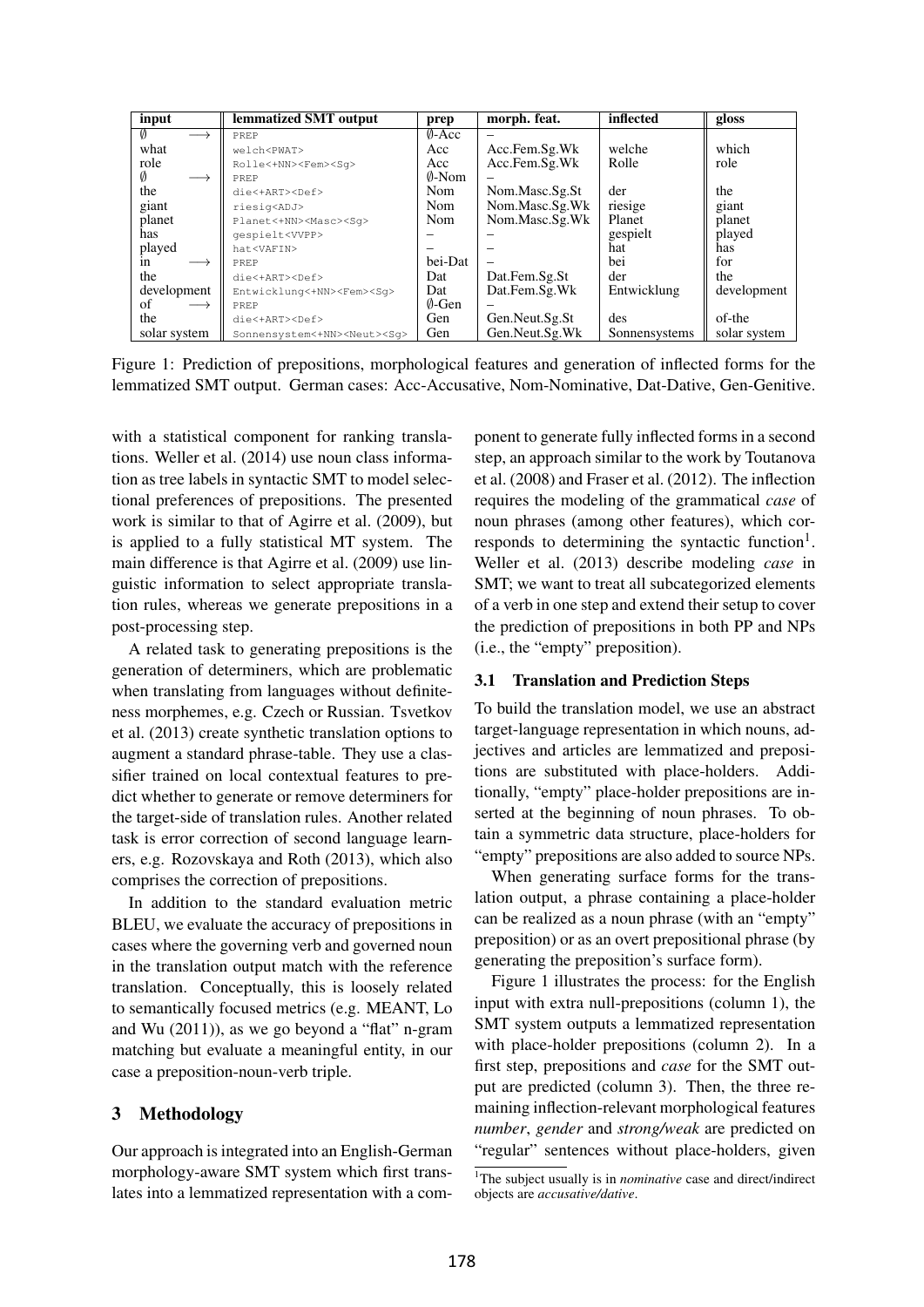the prepositions from the previous step (column 4). In the last step, fully inflected forms<sup>2</sup> are produced based on features and lemmas (column 5). As the inflected forms are generated at the end of the pipeline, portmanteau prepositions, i.e. prepositions merged with an article in certain conditions, such as *zu+dem=zum* (*to+the*), are easily handled.

Due to the lemmatized representation, all subcategorized elements of a verb are available in an abstract form and can be allotted to their respective functions (subject, object, PPs) and be inflected accordingly. Furthermore, the generation of (functional) prepositions is independent of structural mismatches of source and target side: for example, as translation of *to pay attention to sth.*, both *auf etw. achten* and ∅ *etw. beachten* are possible, but require a different realization of the place-holder  $(\emptyset$  vs. overt preposition).

For the prediction of prepositions, we combine source and target-side features into a first-order linear chain CRF which provides a flexible framework to make use of different knowledge sources. We use distributional information about subcategorization preferences to model functional prepositions, whereas source-side features (such as the aligned word) tend to be more important for predicting prepositions conveying content. These features address both functional and content-bearing prepositions, but are designed to not require an explicit distinction between the two categories because the model is optimized on the relevant features for each context during training.

During the generation step, the relevant information (such as governing verb/noun and subcategorization preferences) is presented in a refined form, as opposed to the limited information available in a standard SMT system (such as immediate context in a translation rule or language model). It is thus able to bridge large distances between the verb and its subcategorized elements.

### 4 Abstract Representation of Prepositions

In addition to providing a means to handle subcategorized elements by target-side generation, one objective of the reduced representation of prepositions is to obtain a more general SMT system with a generally improved translation performance. Our experiments will show, however, that replacing prepositions by simple place-holders decreases the translation quality. The effect that a simplified SMT system loses discriminative power has also been observed by e.g. Toutanova et al. (2008) who found that keeping morphological information during translation can be preferable to removing it from the system despite the problem of increased data sparseness. We will thus evaluate systems with varying levels of information annotated to the place-holders (cf. section 6.2).

As an extension to the basic approach with plain place-holders, we experiment with enriching the place-holders such that they contain more relevant information and represent the content of a preposition while still being abstract. To this end, we enrich the place-holders with syntactically motivated features. For example, the representation can be enriched by annotating the place-holder with the grammatical case of the preposition it represents: for overt prepositions, case is often an indicator of the content (such as direction/location), whereas for empty prepositions (NPs), case indicates the syntactic function. As extension, we mark whether a place-holder is governed by a noun or a verb.

Furthermore, we take into account whether a preposition is functional or conveys content: based on a subcategorization lexicon (Eckle, 1999), we decide whether a place-holder in a given context is subcategorized or not. This idea is extended to a system containing both place-holder and normal prepositions: assuming that merely functional prepositions contribute less in terms of meaning, these are replaced by an abstract representation (case and type of governor), whereas for all nonfunctional prepositions, the actual preposition with annotation (case and type of governor) are kept.

## 5 Predicting Prepositions

In this section, we explain the features used to predict the values of the place-holder prepositions and evaluate the prediction quality on clean data.

### 5.1 Features for Predicting Prepositions

Table 1 illustrates the features for predicting prepositions: in addition to target-side context in the form of adjacent lemmas and POS-tags (5 words left/right), we combine three types of features: (1) source-side features, (2) projected source-side information and (3) target-side subcategorization frames. The source-side information consists of

• the word aligned to the place-holder preposition: a source-side overt or empty preposition

<sup>2</sup>We only generate inflected forms for NPs/PPs (nouns, adjectives, determiners); verbs are inflected throughout the system.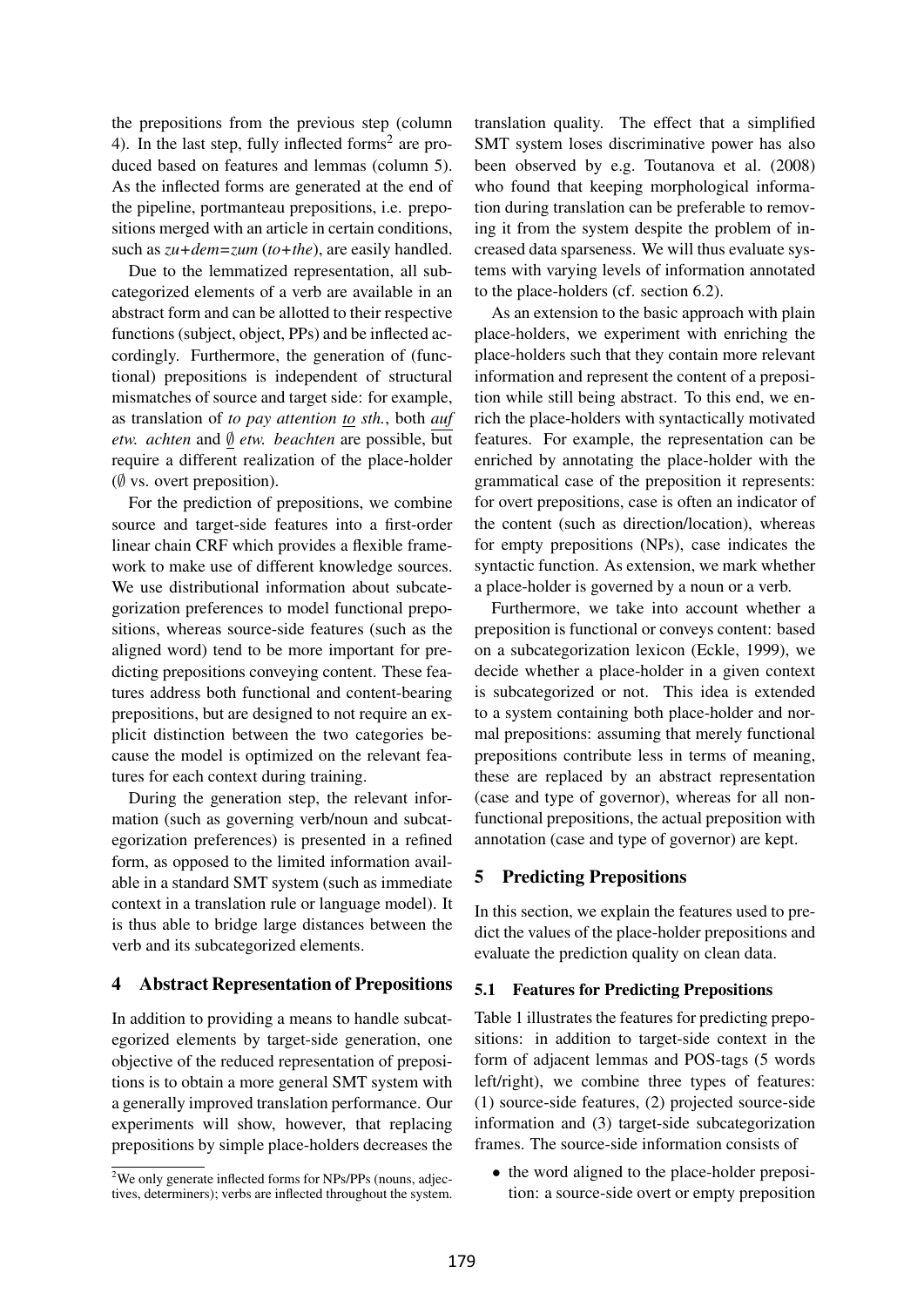| lemma               | gloss      |          | source-side |          | projected source-side  |          | target-side                                               | label            |
|---------------------|------------|----------|-------------|----------|------------------------|----------|-----------------------------------------------------------|------------------|
|                     |            | prp      | func, noun  | g.verb   | noun                   | g.verb   | subcat                                                    |                  |
| aber                | but        |          |             |          |                        |          |                                                           |                  |
| <b>PRP</b>          | PRP        | Ø        | subj, we    | endure   | wir                    | leiden   | $\emptyset$ -Nom:5 $\emptyset$ -Acc:0 <i>unter-Dat</i> :4 | $\emptyset$ -Nom |
| wir                 | we         |          |             |          |                        |          |                                                           | Nom              |
| leiden              | suffer     |          |             |          |                        |          |                                                           |                  |
| $\cdots$            | $\cdots$   | $\cdots$ |             | $\cdots$ | $\cdots$               | $\cdots$ | $\cdots$                                                  |                  |
| auch                | too        |          |             |          |                        |          |                                                           |                  |
| <b>PRP</b>          | PRP        | Ø        | obj, effect | endure   | Treibhauseffekt leiden |          | $\emptyset$ -Nom:5 $\emptyset$ -Acc:0 <i>unter-Dat</i> :4 | unter-Dat        |
| die                 | the        |          |             |          |                        |          |                                                           | Dat              |
| Treibhaus<br>effekt | greenhouse | -        |             |          |                        |          |                                                           | Dat              |

Table 1: Prediction features in the training data. Source-sentence with inserted empty prepositions: "*...,* ∅ *we too are having to endure* ∅ *the greenhouse effects*".

("prp" in column "source-side" in table 1)

- its governing verb or noun (column "g.verb")
- the governed noun and its syntactic function in relation to its governor (col. "func,noun")

These source-side features, extracted from dependency parses (Choi and Palmer, 2012), are then projected to the target-side based on the word alignment (column "projected source-side"). Using source-side projections to identify the governor on the target-side eliminates the need to parse the disfluent MT output.

Finally, we use distributional subcategorization information as our third feature type (column "target-side subcat"). Relying on distributional subcategorization information (cf. section 6.1), we provide subcategorizational preferences for the observed verb in the form of *verb-preposition-case* tuples. The grammatical case indicates whether the noun is predominantly used as subject or direct/indirect object with an empty preposition. From the tuples, the system can learn, for example, that *unter etwas leiden* is a lot more plausible than ∅ *etwas leiden*, even though the English sentence contains no preposition (*to endure sth.*). For each preposition, including  $\emptyset$ , we list how often the verb occurred with the respective preposition-case combination, with values ranging from 0 (no evidence) to 5 (high amount of observations); table 1 only shows three of these pairs.

From this training example, the model can learn that the second place-holder, even though aligned to an empty preposition governing an object on the English side, is not likely to be realized as a direct object as there is no evidence of the verb *leiden* (*to suffer*) with an accusative object, but a strong preference for the preposition *unter+Dat*. The projected noun (*Treibhauseffekt*) should rule out the possibility of  $\emptyset$ -Nom, as it is an unlikely subject of *leiden*. On the other hand, for the first place-holder preposition, all features point to a realization as ∅- Nom (subject). This example illustrates how the features can bridge the gap between the verb *leiden* and the place-holder to be realized as *unter* (middle part of the sentence omitted in the table).

In addition to tuples of the form *verbpreposition-case*, we also use *noun-noun*genitive tuples (not shown in table 1) to help the system decide whether two adjacent nouns headed with a place-holder should be realized as a *nounnoun<sub>qenitive</sub>* construction (equivalent with English *noun-of-noun*), a *noun-prep-noun* construction or as two adjacent (subcategorized) NPs, for example  $NP_{Acc} NP_{Dat}$  (direct/indirect object).

### 5.2 Evaluation of Prediction Accuracy

The success of generating-prepositions in SMT depends to a large extent on the quality of the prediction component. Before beginning with the MT experiments, we thus evaluate the quality of predicting prepositions on clean data, the tuning-set.

We use the Wapiti toolkit (see section 6.1) to train a CRF to predict prepositions. We opted for a sequence model to take into account decisions from previous positions. Even though it only looks at previous decisions on bigram-level, the annotation of *case* on all elements of noun phrases should prevent that two adjacent noun phrases be assigned the same value for *case*.

Table 2 shows the performance of predicting prepositions on clean data. In the column "prep+case", we evaluate the accuracy of the prediction of both the preposition and its grammatical case, whereas the column "prep" gives the accuracy when only looking at the predicted preposition. We compare a model using source-side and projected source-side features (1) and a model with additional subcategorization information (2). Source-side information and its target-side pro-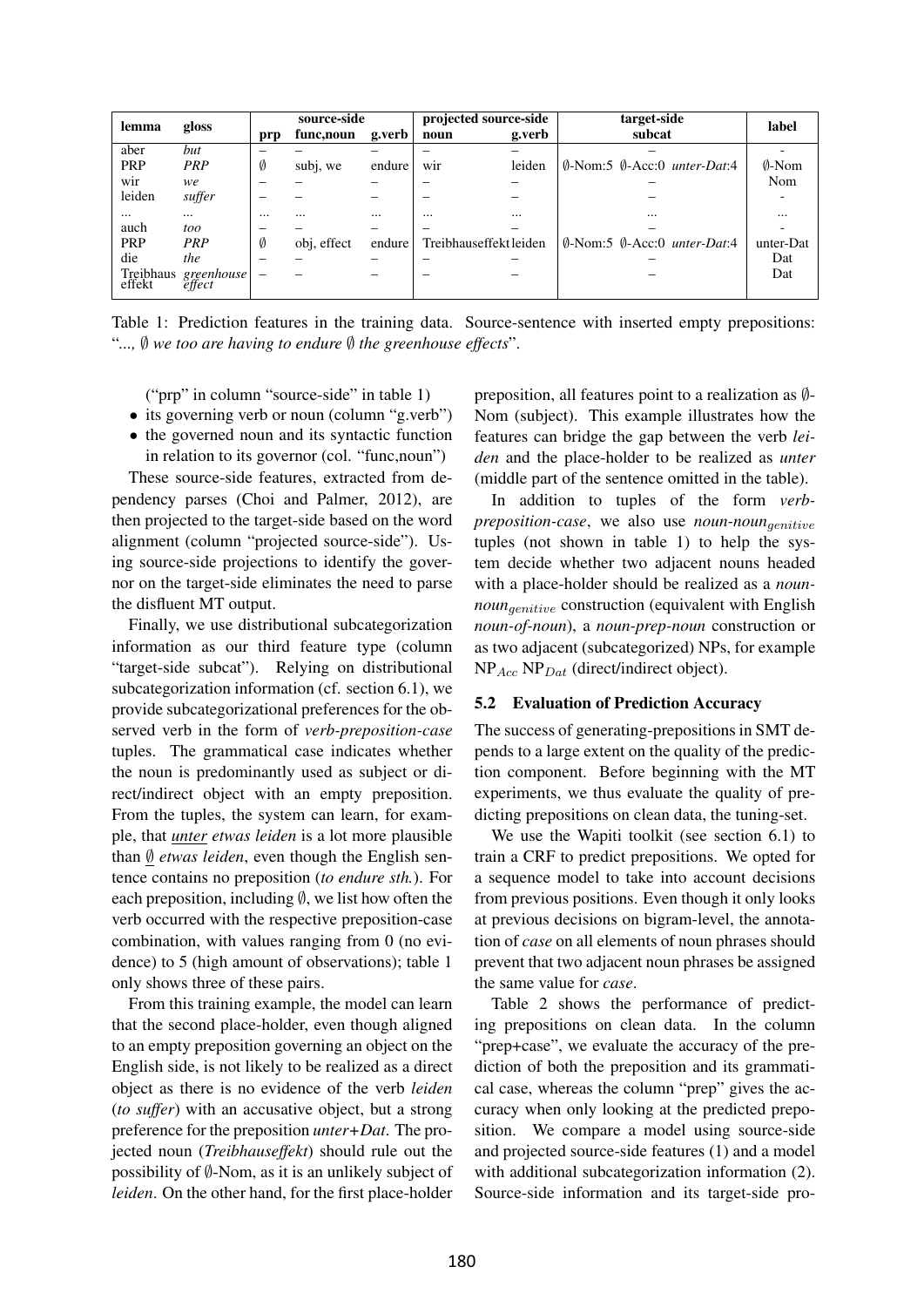| <b>Features</b>           | prep+case | prep  |
|---------------------------|-----------|-------|
| $basic + source$          | 73.58     | 85.76 |
| $basic + source + subcat$ | 73.42     | 85.78 |

Table 2: Results on clean data (3000 sentences).

| prep  | acc.  | top-3 predicted (freq)                         |
|-------|-------|------------------------------------------------|
| Ø     | 95.17 | $\emptyset$ (10235), in (134), von (95)        |
| 1n    | 79.19 | in $(1123)$ , $\emptyset$ $(170)$ , von $(21)$ |
| vor   | 77.14 | vor $(81)$ , $\emptyset$ $(10)$ , bei $(3)$    |
| nach  | 68.70 | nach (90), $\emptyset$ (22), in (4)            |
| 7.U   | 64.67 | zu (238), $\emptyset$ (60), in (21)            |
| an    | 61.09 | an $(179)$ , $\emptyset$ $(47)$ , in $(22)$    |
| unter | 60.71 | unter (34), $\emptyset$ (12), von (4)          |
| auf   | 59.56 | auf (215), $\emptyset$ (59), in (32)           |
| aus   | 55.38 | aus (72), $\emptyset$ (25), von (19)           |
| wegen | 22.22 | wegen (4), für (4), $\emptyset$ (3)            |

Table 3: Individual prediction results.

jection are crucial – without source-information, content-conveying prepositions would need to be guessed – the addition of subcategorization information does not lead to further gains, though.

Table 3 lists the prediction results for some of the prepositions to be modeled, ranging from 95% to 22%. The realization as empty preposition constitutes by far the majority. In the list of the top-3 predicted prepositions, it becomes obvious that the realization as  $\emptyset$  instead of an overt preposition is also the most frequent error; similarly, the prepositions *von/in* (*of/in*), all high-frequency prepositions, are often output instead of the correct preposition.

### 6 Experiments and Evaluation

Here, we present the setup and results of our experiments. In addition to the traditional metric BLEU, we assess the quality of the translated prepositions for a subset where relevant elements (verb, noun) match with the reference. Finally, we discuss some examples before concluding the paper.

## 6.1 Data and Experimental Setup

We trained a standard phrase-based Moses system on 4.3M lines of EN–DE data (WMT'14) with a 10.3M sentence language model. For the lemmatized representation of the morphologyaware SMT system, the German part was parsed with BitPar (Schmid, 2004) and analyzed with the morphological tool SMOR (Schmid et al., 2004). The models for predicting inflectional features and prepositions were built with the Wapiti toolkit (Lavergne et al., 2010). The inflectional models (*case, number, gender strong/weak*) were trained on lemma and tag information of the German part of the parallel data. The models to predict prepositions were trained on half of the parallel data due to the considerably larger amount of labels that can be predicted. The subcategorization tuples were extracted from German web data (Scheible et al. (2013), Faaß and Eckart (2013)) and Europarl. We used WMT'13 as tuning and WMT'14 as test sets<sup>3</sup>.

#### 6.2 Evaluation with BLEU

Table 4 shows the results of experiments with the baseline system (a), a morphology-aware SMT system with no special treatment for prepositions<sup>4</sup>. As a variant of the baseline system (b), we removed all prepositions from the translation output to be re-predicted. This does not lead to much change in BLEU, illustrating that the prediction step itself is not harmful. However, only changing existing prepositions is not sufficient and it is not possible to model empty vs. overt prepositions.

Table 5 shows results for the variants of the place-holder systems. Using a basic place-holder  $(\Box)$  representation (S1) leads to a considerably drop in relation to the baseline in table 4. Annotating the place-holder with *case* (S2) leads to an improvement of ca. 0.4, indicating that the abstract representation of the place-holders plays a significant role here.

In (S3), we mark whether the preposition is governed by a verb or a noun, to no avail. As an extension, we annotate the status of the placeholder: subcategorized or non-subcategorized in (S4), which seems to slightly help, even though the observed differences are very small. Assuming that functional prepositions contribute only little in terms of meaning, only subcategorized prepositions are represented by place-holders, whereas non-functional prepositions are kept. Again, we show two variants: in (S5a), all prepositions are re-predicted, while in (S5b), the forms of nonfunctional prepositions in the MT output are kept and only those for functional prepositions are predicted – this last result reaches the baseline level.

While none of the variants outperforms the baseline, we consider the results encouraging as they illustrate (i) that the representation of prepositions during the translation step considerably influences the MT quality (S2) and (ii) that applying the prediction step to a carefully selected subset of prepo-

<sup>&</sup>lt;sup>3</sup>In the current version, we only work with the 1-best output of the MT system, and do not consider the n-best list.

<sup>&</sup>lt;sup>4</sup>For comparison, Baseline<sub>surface</sub> shows the score for a nonmorphology-aware system operating on surface forms.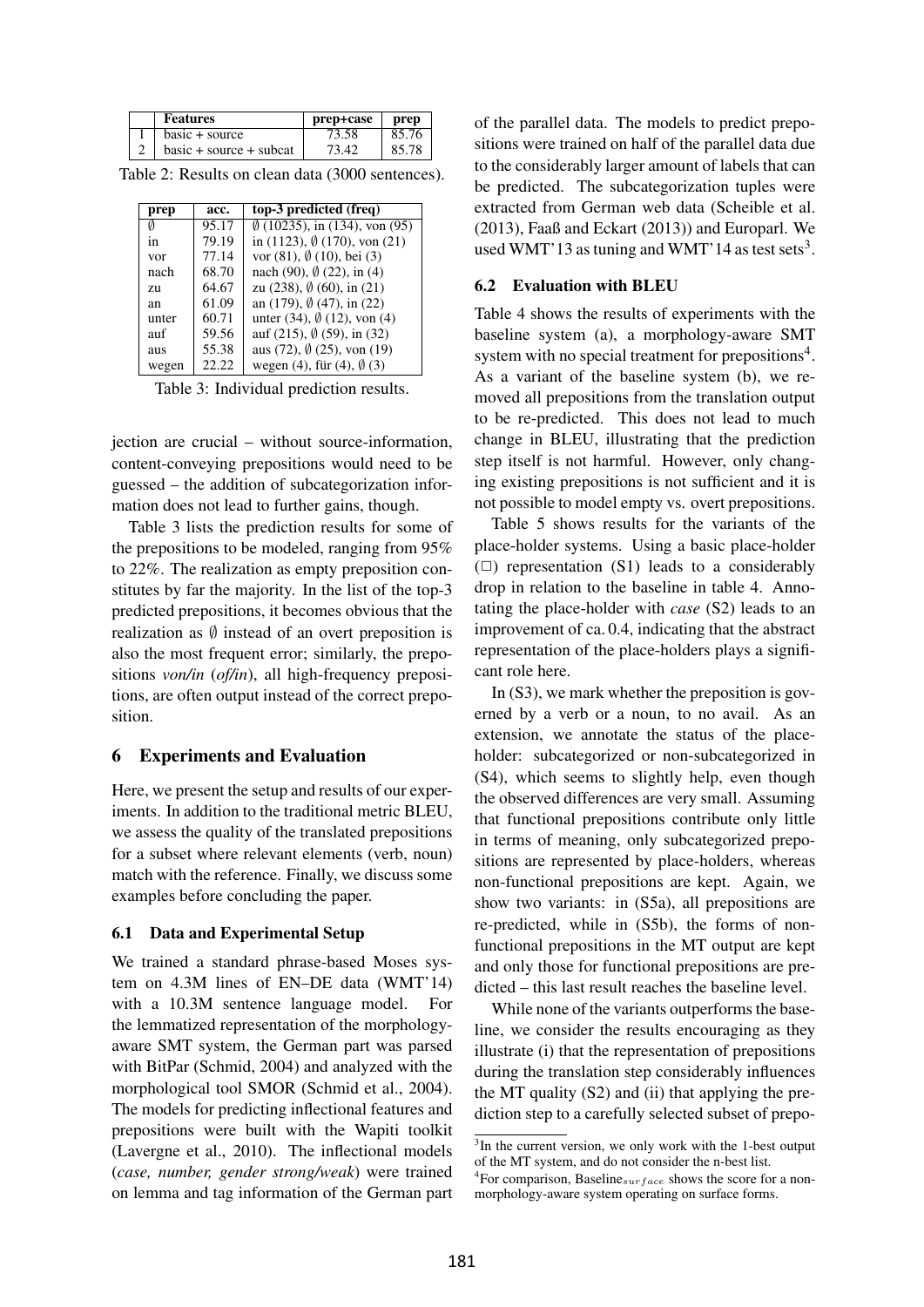| <b>System</b>                          | <b>Prepositions</b> | <b>BLEU</b> | <b>CRF</b> |
|----------------------------------------|---------------------|-------------|------------|
| $\overline{\text{Baseline}}_{surface}$ |                     | 16.84       |            |
| Baseline (a)                           |                     | 17.38       |            |
| Baseline (b)                           | re-predict          | 17.36       | src        |
|                                        |                     | 17.31       | src+subcat |

|                 | <b>Representation</b>                                            | BLEU   | <b>BLEU</b> |
|-----------------|------------------------------------------------------------------|--------|-------------|
|                 | of place-holders                                                 | source | $src + sub$ |
| S <sub>1</sub>  |                                                                  | 16.81  | 16.77       |
| $\overline{S2}$ | $\Box$ +Case                                                     | 17.23  | 17.23       |
| S <sub>3</sub>  | $\Box$ +Case+(V N)                                               | 16.91  | 16.89       |
| S <sub>4</sub>  | $\Box$ +Case+(V N)+subcat                                        | 17.09  | 17.08       |
| S5a             | $\Box$ +Case+(V N): functional<br>$prp + Case+(V N)$ : non-func. | 17.12  | 17.06       |
| S5 <sub>b</sub> | $\Box$ +Case+(V N): functional<br>$prp + Case+(V N)$ : non-func. | 17.29  | 17.29       |

Table 4: Baseline variants (3003 sentences).

Table 5: Results for place-holder systems.

sitions improves the results (S5a vs. S5b).

#### 6.3 Evaluation of Prepositions

BLEU is known to not capture subtle differences between two translation systems very well. Thus, we present a second evaluation in which we analyze the translation accuracy of prepositions.

It is difficult to automatically assess the quality of the translation of prepositions as the choice of a preposition depends on its context, mainly the verbs and/or nouns it occurs with. It is not sufficient to compare the prepositions occurring in the reference translation with those in the translation output, as the used verbs/nouns or even the entire structure of the sentence might differ. We will thus restrict the evaluation to cases where the relevant parts, namely the governing verb and the noun governed by the preposition are the same in the reference sentence and in the translation output<sup>5</sup>: in such cases, an automatic comparison of the preposition in the MT output with the preposition in the reference sentence is possible.

To obtain the set for which to evaluate the prepositions, we took each preposition in the reference sentence<sup>6</sup> governing a proper noun or named entity. The governing verb is identified relying on dependency parses of the reference translation. For extracting the equivalents of the relevant parts (preposition, noun, verb) in the translation output, we made use of the alignments with the English source sentence as pivot. The matching is made on lemma-level.

|                                                                     | BL          |             |
|---------------------------------------------------------------------|-------------|-------------|
| $verb_{MT} = verb_{REF}$                                            |             | $469$   503 |
| $\vert$ verb $_{MT}$ = verb $_{REF}$ , noun $_{MT}$ = noun $_{REF}$ | 270 260 271 |             |

Table 6: Subsets where governing verb/governed noun are the same in MT output and reference.

|                                          | BL.   | S <sub>2</sub> | S5a   | S5b   |
|------------------------------------------|-------|----------------|-------|-------|
|                                          | 245   | 233            | 261   | 250   |
| $verb_{MT} = verb_{REF}$                 | 48.8% | $49.7\%$       | 51.9% | 49.7% |
| $verb_{MT} = verb_{REF}$ ,               | 179   | 174            | 188   | 178   |
| $\text{noun}_{MT}$ = $\text{noun}_{REF}$ | 66.3% | 66.9%          | 69.4% | 65.7% |

Table 7: Percentage of correct prepositions for the subsets from table 6.

Table 6 gives an overview of the amount of cases where the reference contains a preposition and its noun and governing verb are the same in the MT output; in the set of 3003 sentences, this is the case for a subset of 270 (baseline), 260 (S2, the best place-holder-only system) and 271 (S5). Note that the slightly less prep-noun-verb triples of S2 that match the reference compared to the baseline are not per-se a sign for inferior translation quality as we did not consider the possibility of synonymous translations.

Table 7 shows the amount of prepositions for the respective subsets that were considered correct, i.e. match with the reference. While the difference is very small, the percentage of correct prepositions is slightly higher for the systems S2/5a. Systems 5a/b are based on the same MT output; however, 5a fares better in this evaluation even though 5b had a higher BLEU score. We thus assume that BLEU did not improve based on the examined subset.

This analysis also shows that the translation quality of prepositions is a problem in need of more attention<sup>7</sup>. It has to be noted, though, that this evaluation only gives partial insights into the performance of the systems. The main problem is that the evaluation is centered around prepositions in the reference translation, which often is (structurally) different from the source sentence and consequently also the translation output. Thus, sentences with prepositions in the translation, but not in the reference, are not considered. Nevertheless, we regard this evaluation as suitable to evaluate the correctness of prepositions in an automatic way.

#### 6.4 Examples

Here, we discuss outputs from the baseline and system 2 (cf. table 5) that cover the different syn-

<sup>5</sup>We ignore PPs governed by nouns (such as *N von/an N* (*N of N*)) as they are often equivalent with genitive structures.

<sup>&</sup>lt;sup>6</sup>The preposition needs to be in the group of the 17 prepositions which are subject of modeling in this work.

<sup>&</sup>lt;sup>7</sup>In some cases however, prepositions in the MT output are acceptable even if they do not match with the reference.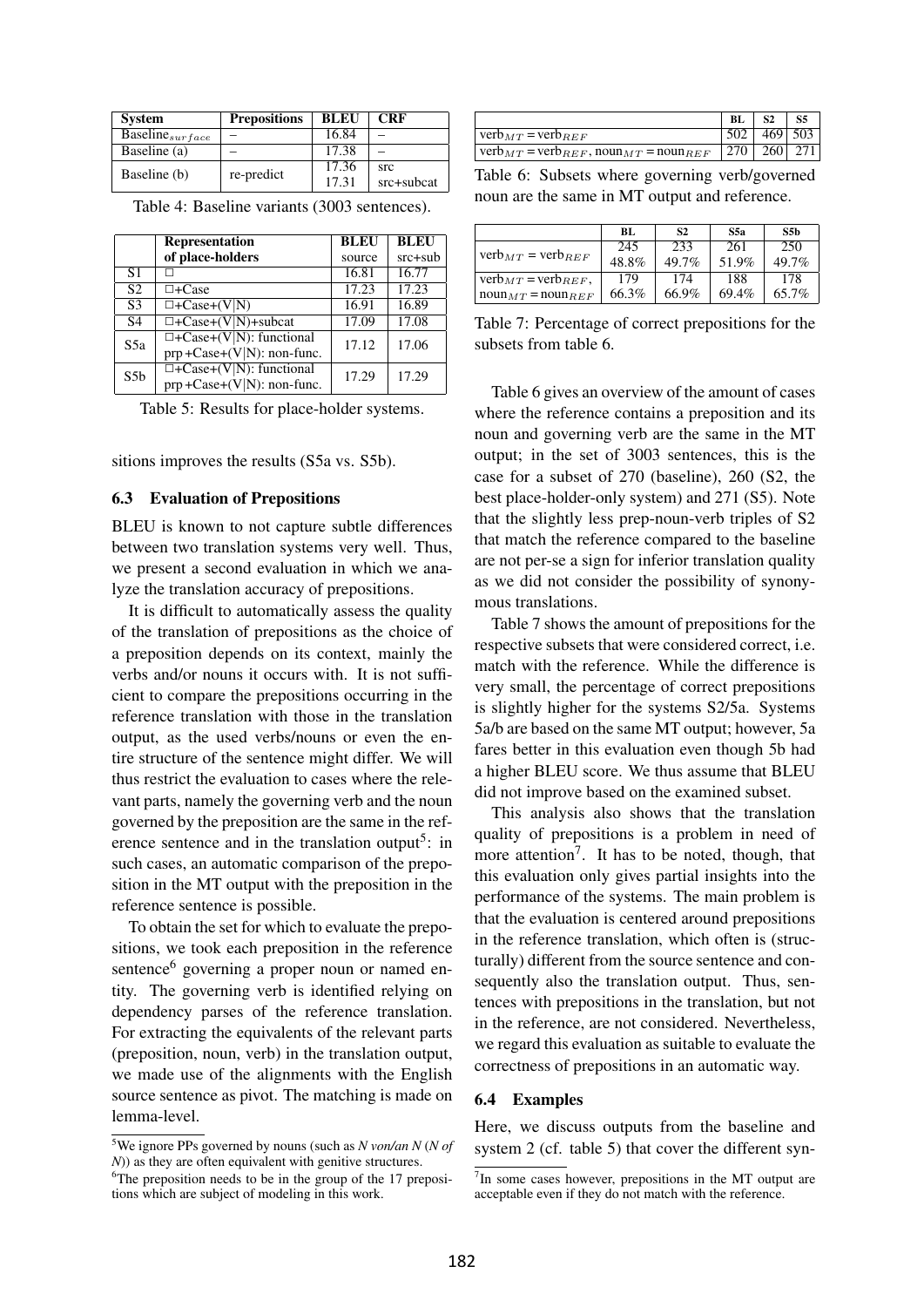|                | <b>SRC</b>              | malmon 's team will have to improve on recent performances.                                                                                                          |
|----------------|-------------------------|----------------------------------------------------------------------------------------------------------------------------------------------------------------------|
|                | BL                      | malmon das Team wird über die jüngsten Leistungen zu verbessern.                                                                                                     |
|                |                         | malmon the team will <b>over</b> the recent performances improve.                                                                                                    |
|                | <b>NEW</b>              | malmon das Team hat Ø die jüngsten Leistungen zu verbessern.                                                                                                         |
|                |                         | malmon the team has-to $\emptyset$ the recent performances improve                                                                                                   |
|                | <b>REF</b>              | muss sich das Malmon-Team im Vergleich zu den vergangenen Auftritten auf jeden Fall steigern.                                                                        |
|                |                         | must -refl- the malmon-team in comparison to the past performances in any case improve.                                                                              |
| 2              | $\overline{\text{SRC}}$ | outer space offers many possibilities for studying $\emptyset$ substances under extreme conditions                                                                   |
|                | BL                      | in den Weltraum bietet viele Möglichkeiten für das Studium $\emptyset$ Stoffe unter extremen Bedingungen                                                             |
|                |                         | in the space offers many possibilities study <sub>noun</sub> $\emptyset$ substances under extreme conditions                                                         |
|                | <b>NEW</b>              | der Raum bietet viele Möglichkeiten zum Studium von Stoffen unter extremen Bedingungen                                                                               |
|                |                         | in the space offers many possibilities for studynoun of substances under extreme conditions                                                                          |
|                | <b>REF</b>              | Das Weltall bietet viele Möglichkeiten, Materie unter extremen Bedingungen zu studieren                                                                              |
|                |                         | the universe offers many possibilities, substances under extreme conditions to study                                                                                 |
| $\overline{3}$ | SRC                     | nowadays there are specialists in renovation to suit the needs of the elderly.                                                                                       |
|                | BL                      | heutzutage gibt es Spezialisten in der Renovierung der Bedürfnisse der älteren Menschen.                                                                             |
|                |                         | nowadays there are specialists in the renovation of the needs of the elderly.                                                                                        |
|                | <b>NEW</b>              | heutzutage gibt es Spezialisten für Renovierung, die die Bedürfnisse der älteren Menschen.                                                                           |
|                |                         | nowadays there are specialists for renovation, that the needs of the elderly.                                                                                        |
|                |                         |                                                                                                                                                                      |
|                | <b>REF</b>              | heute gibt es auch für den altersgerechten Umbau Spezialisten.                                                                                                       |
|                |                         | tody there are also for the age-appropriate renovation specialists.                                                                                                  |
| $\overline{4}$ | <b>SRC</b>              |                                                                                                                                                                      |
|                | BL                      | what role the giant planet has played in the development of the solar system.<br>welche Rolle der riesige Planet gespielt hat, in der Entwicklung des Sonnensystems. |
|                |                         | which role the giant planet played has, in the development of-the solar system.                                                                                      |
|                | <b>NEW</b>              | welche Rolle der riesige Planet gespielt hat bei der Entwicklung des Sonnensystems.                                                                                  |
|                |                         | which role the giant planet played has in the development of-the solar system.                                                                                       |
|                | <b>REF</b>              | welche Rolle der Riesenplanet bei der Entwicklung des Sonnensystems gespielt hat.                                                                                    |

Table 8: Example sentences.

tactic phenomena, namely different types of structural differences in source and target language, referred to in the introductory sections.

In (1), the preposition *on* should not be translated, as the verb *verbessern* (*to improve*) subcategorizes a direct object (*Leistungen/performances*). While there is a preposition (*über*) in the baseline, no preposition is produced by the new system, leading to a correct translation. As the reference does not match with the MT output, this sentence is not counted in the evaluation from the previous section or given credit from BLEU, even though it improved over the baseline.

In (2), the constellation is opposite: with no preposition in the English sentence, the baseline output is missing a preposition, marked with  $\emptyset$ . Here, the German structure is different as the verb *studying* is expressed by a noun (*Studium*). In this construction, the phrase containing *Stoffe* (*substances*) needs to be expressed as the PP *von Stoffen* (*of substances*). Alternatively, a *nounnoun<sub>denitive</sub>* structure is possible – our system is able to produce both versions.

In (3), the literal translation of *in* in the baseline is not grammatical and the translation does not express the meaning of the source sentence. The new translation contains the appropriate preposition *fur*  and also correctly reproduces the source sentence.

Similarly, the preposition *bei* in (4) is a better choice than *in* in the baseline, even though the baseline sentence is understandable. This sentence pair is counted in the evaluation from the previous section, as the verb (*gespielt*) and noun (*Sonnensystem*) each match with the reference translation.

## 7 Conclusion and Future Work

We presented a novel system with an abstract representation for prepositions during translation and a post-processing component for generating targetside prepositions. In this setup, we effectively combine relevant source-side and target-side features. By making use of an abstract representation and then assigning all subcategorized elements to their respective functions to be inflected accordingly, our method can explicitly handle structural differences in source and target language. We thus believe that this is a sound strategy to handle the translation of prepositions.

While the systems fail to improve over the baseline, our experiments show that a meaningful representation of prepositions is crucial for translation quality. In particular, the annotation of *case* resulted in the best of all placeholder-only systems –